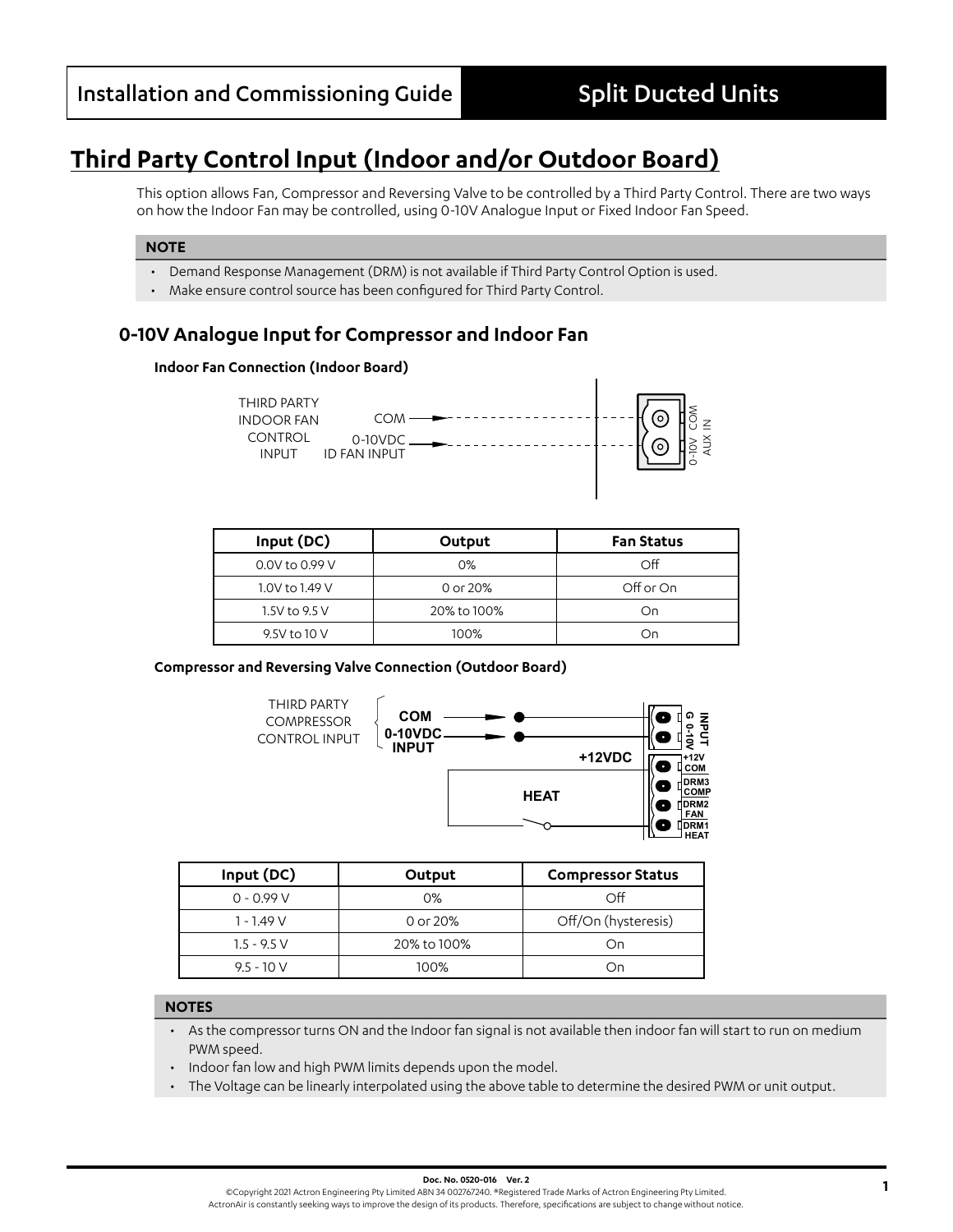**PWR**

### **0-10V Analogue Input for Compressor with Fixed Indoor Fan Speed 12V 12345678 ECON OUT AUX OUT COM or**<br>ar **O**<br>r i<br>g `

This feature allows for the Indoor Fan to be controlled externally (ON/OFF only). controlled externally (ON/OFF only). **P**<br>س pc<br>in

### Fan, Compressor and Reversing Valve Connection (Outdoor Board)



#### **NOTES**

- **OUTDOOR** • As the compressor turns ON and the Indoor fan signal is not available then indoor fan will start to run on medium<br>PWM speed.<br>Indoor fan apastian whan fan signal is weilshlau **COM 2** PWM speed.
- Indoor fan operation when fan signal is available:
	- Compressor ON : Indoor fan will run on medium speed.
	- Compressor OFF : Indoor fan will run on reduce airflow operation.

### **Input for Fixed Compressor with Fixed Indoor Fan Speed**

This feature allows for both Compressor and Indoor Fan to be controlled externally (ON/OFF only). **0-10V INPUT**

#### **Fan, Compressor and Reversing Valve Connection (Outdoor Board)**



#### **NOTES**

- As the compressor turns ON and the Indoor fan signal is not available then indoor fan will start to run on medium PWM speed.
- Indoor fan operation when fan signal is available:
	- Compressor ON : Indoor fan will run on medium speed.
- Compressor OFF : Indoor fan will run on reduce airflow operation.
- Compressor turns on with 100% speed request.
- Although the compressor will have 100% speed request, the speed may vary depending on compressor safety requirements.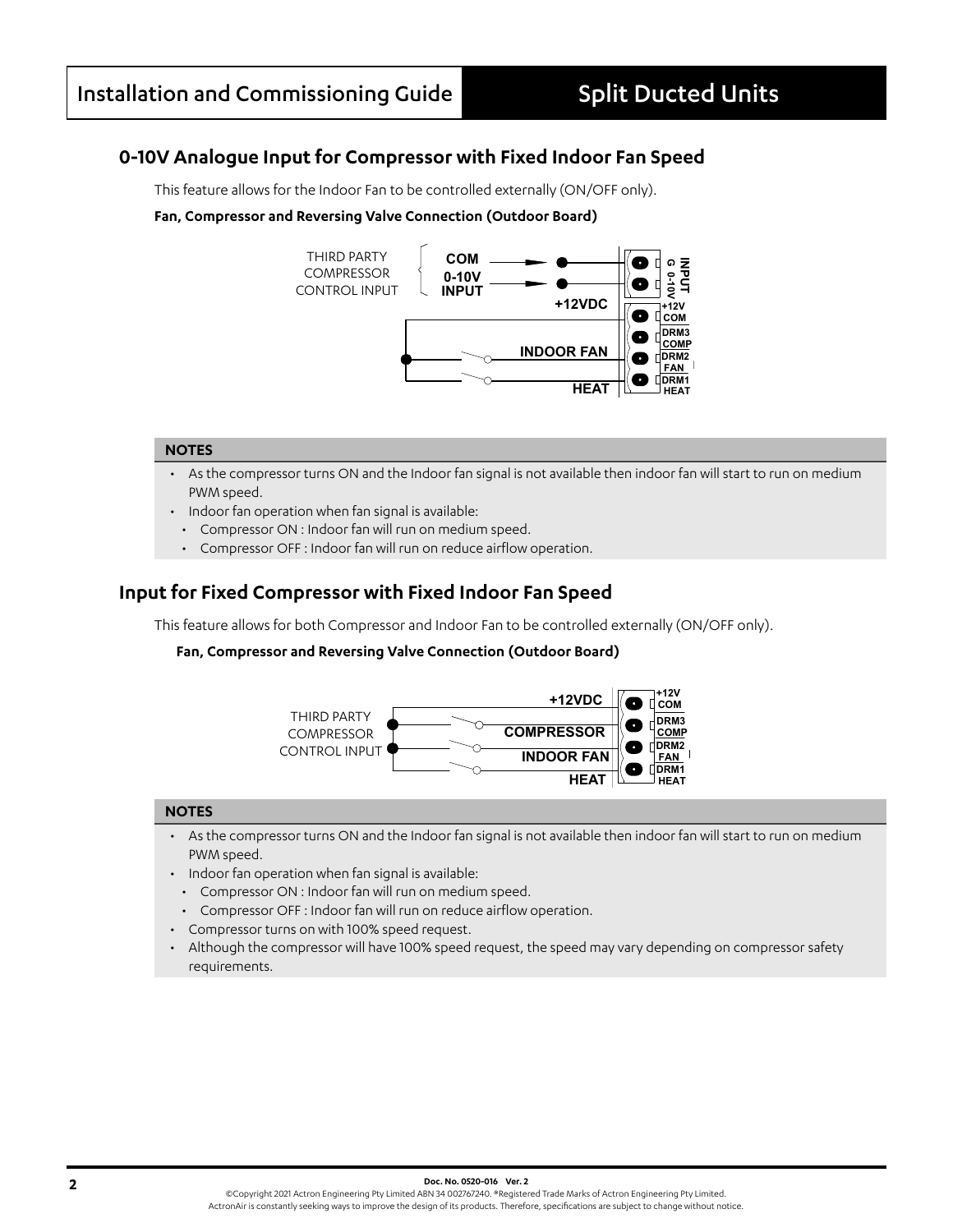# **0-10V Analogue Input for Indoor Fan with Fixed Speed Compressor**

This feature allows for the compressor to be controlled externally (ON/OFF only).

### **Indoor Fan Connection (Indoor Board)**



| Input (DC)      | Output      | <b>Fan Status</b> |
|-----------------|-------------|-------------------|
| 0.0 V to 0.99 V | $0\%$       | Off               |
| 1.0 V to 1.49 V | 0 or 20%    | Off or On         |
| 1.5 V to 9.5 V  | 20% to 100% | On                |
| 9.5 V to 10 V   | 100%        | Ωu                |

### **Fan, Compressor and Reversing Valve Connection (Outdoor Board)**



### **NOTES**

- As the compressor turns ON and the Indoor fan signal is not available then indoor fan will start to run on medium PWM speed.
- If the compressor turn ON, during reduced fan operation, the controller will increase the fan speed to the "low PWM fan limit" if it is running less than the low PWM Limits.
- Indoor fan low and high PWM limits depends upon the model.
- The Voltage can be linearly interpolated using the above table to determine the desired PWM or unit output.
- Compressor turns on with 100% speed request.

# **Run and Fault Indication Output (Outdoor Board)**

To activate, the unit must be wired as illustrated below. If required, a fault output connection terminal is also available to show any error/fault with the a/c system. RUN/FAULT relay outputs (230VAC/5A MAX) connection.